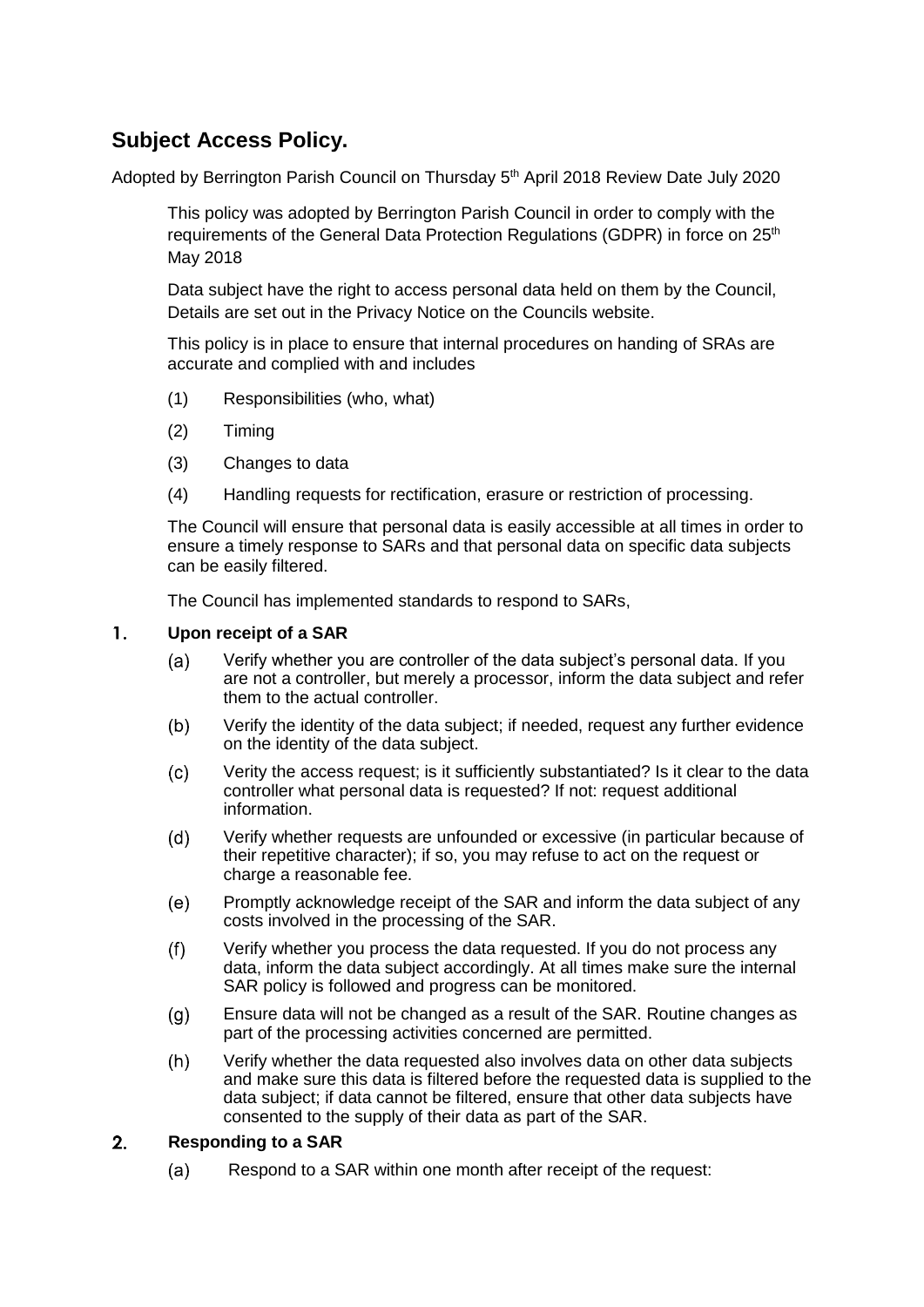- (i) If more time is needed to respond to complex requests, an extension of another two months is permissible, provided this is communicated to the data subject in a timely manner within the first month;
- (ii) if the council cannot provide the information requested, it should inform the data subject on this decision without delay and at the latest within one month of receipt of the request.
- $(b)$ If a SAR is submitted in electronic form, any personal data should preferably be provided by electronic means as well.
- $(c)$ If data on the data subject is processed, make sure to include as a minimum the following information in the SAR response:
	- (i) the purposes of the processing;
	- (ii) the categories of personal data concerned;
	- (iii) the recipients or categories of recipients to whom personal data has been or will be disclosed, in particular in third countries or international organisations, including any appropriate safeguards for transfer of data, such as Binding Corporate Rules<sup>1</sup> or EU model clauses<sup>2</sup>;
	- (iv) where possible, the envisaged period for which personal data will be stored, or, if not possible, the criteria used to determine that period;
	- (v) the existence of the right to request rectification or erasure of personal data or restriction of processing of personal data concerning the data subject or to object to such processing;
	- (vi) the right to lodge a complaint with the Information Commissioners Office ("ICO");
	- (vii) if the data has not been collected from the data subject: the source of such data;
	- (viii) the existence of any automated decision-making, including profiling and any meaningful information about the logic involved, as well as the significance and the envisaged consequences of such processing for the data subject.
- $(d)$ Provide a copy of the personal data undergoing processing.

1

<sup>&</sup>lt;sup>1</sup> "Binding Corporate Rules" is a global data protection policy covering the international transfer pf personal data out of the European Union. It requires approval of a data protection regulator in the European Union. In most cases this will be the relevant regulator where an organisations head quarters is located. In the UK, the relevant regulator is the Information Commissioner's Office.

<sup>2</sup> "EU model clauses" are clauses approved by the European Union which govern the international transfer of personal data. The clauses can be between two data controllers or a data controller and a data processor.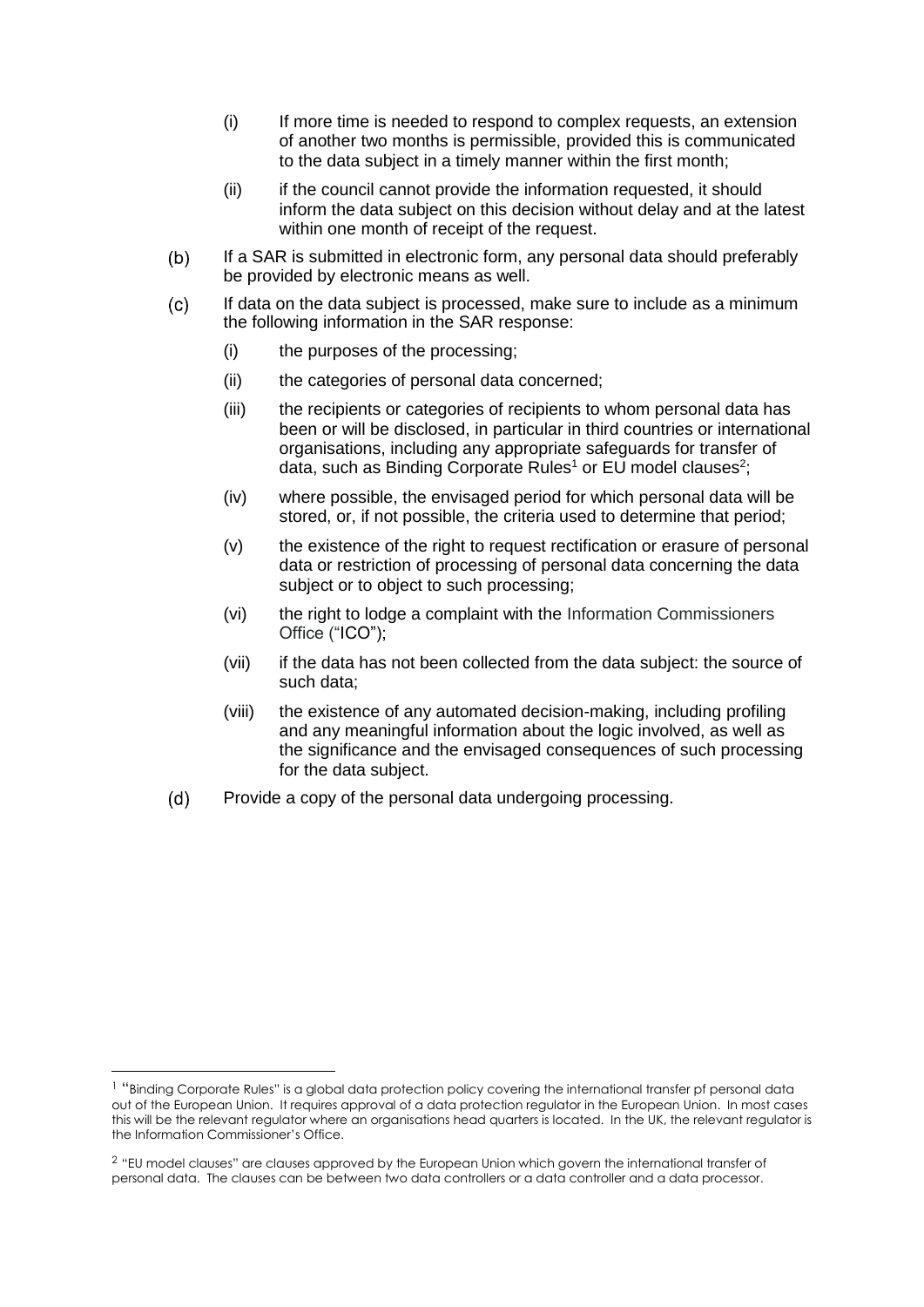# **Sample Subject Access Requests Policy**

## **What must I do?**

- 1. *MUST*: On receipt of a subject access request you must **forward** it immediately to [ ]
- 2. *MUST*: We must correctly **identify** whether a request has been made under the Data Protection legislation
- 3. *MUST*: A member of staff, and as appropriate, councillor, who receives a request to locate and supply personal data relating to a SAR must make a full exhaustive search of the records to which they have access.
- 4. *MUST*: All the personal data that has been requested must be **provided** unless an exemption can be applied.
- 5. *MUST*: We must **respond** within one calendar month after accepting the request as valid.
- 6. *MUST*: Subject Access Requests must be undertaken **free of charge** to the requestor unless the legislation permits reasonable fees to be charged.
- 7. *MUST*: Councillors and managers must ensure that the staff they manage are **aware** of and follow this guidance.
- 8. *MUST*: Where a requestor is not satisfied with a response to a SAR, the council must manage this as a **complaint**.

### **How must I do it?**

- 1. Notify [ ] upon receipt of a request.
- 2. We must ensure a request has been received in writing where a data subject is asking for sufficiently well-defined personal data held by the council relating to the data subject. You should clarify with the requestor what personal data they need. They must supply their address and valid evidence to prove their identity. The council accepts the following forms of identification (\* These documents must be dated in the past 12 months, +These documents must be dated in the past 3 months):
	- Current UK/EEA Passport
	- UK Photocard Driving Licence (Full or Provisional)
	- Firearms Licence / Shotgun Certificate
	- EEA National Identity Card
	- Full UK Paper Driving Licence
	- State Benefits Entitlement Document\*
	- State Pension Entitlement Document\*
	- HMRC Tax Credit Document\*
	- Local Authority Benefit Document\*
	- State/Local Authority Educational Grant Document\*
	- HMRC Tax Notification Document
	- Disabled Driver's Pass
	- Financial Statement issued by bank, building society or credit card company+
	- Judiciary Document such as a Notice of Hearing, Summons or Court Order
	- Utility bill for supply of gas, electric, water or telephone landline+
	- Most recent Mortgage Statement
	- Most recent council Tax Bill/Demand or Statement
	- Tenancy Agreement
	- Building Society Passbook which shows a transaction in the last 3 months and your address